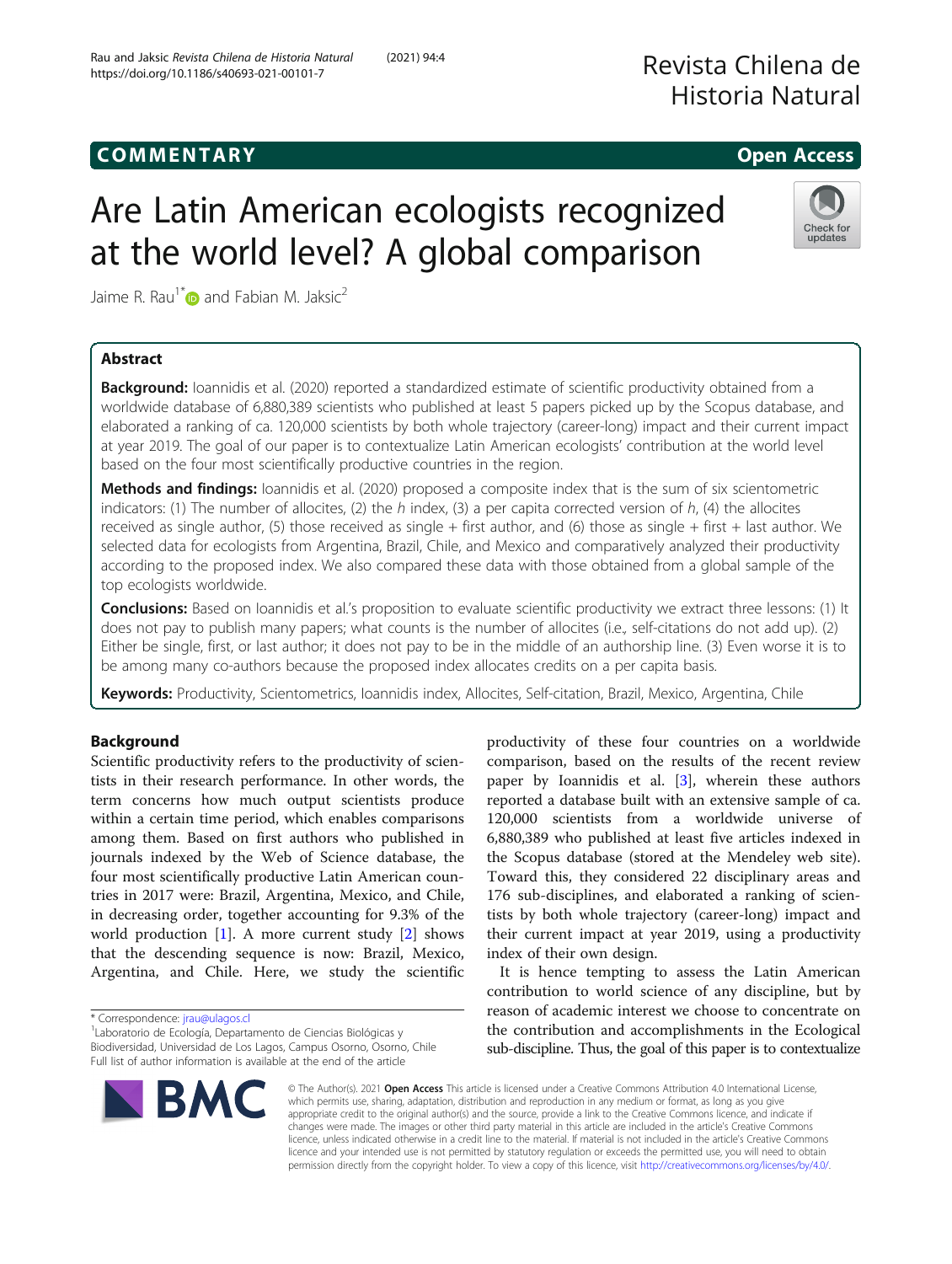Latin American ecologists' contribution at the global level, thus possibly aiding public-policy decisionmaking, including categorization, prioritization, and financing of research and researchers.

# Methods

To obtain their metrics, Ioannidis et al. [[3](#page-7-0)] used a composite index that is the sum of the decimal logarithms of six scientometric indicators that include: (1) The number of allocites (NC, cites excluding self-citation); (2) the  $h$  index (H, Hirsch 2005, 2007); (3) a corrected version of it (Hm, [[4\]](#page-7-0); it is H based on a fractionalized counting of papers according to the number of co-authors); (4) the allocites received by quality of authorship as single author (NCS); (5) those received as single  $+$  first author (NCSF); and (6) those as single + first + last author (NCSFL).

The formula to calculate the composite indicator for career-long impact or single-year (2019) impact is obtained by summing the ratio of  $log$  of  $1 + the$  indicator value over the maximum of those indicator logs for the 6 indicators (see [\[3](#page-7-0)] for details). All summands are equally weighted  $(= 1)$ . Notice that total production of papers is not an addend in this formula, that total citations received contribute to the H and Hm personal indices indirectly, and directly to the three NC's --but only if they are received as single, first, or last author of a paper. Authors with only co-authorships, not leading or trailing an authorship line, will add zero in these three summands  $(= \log \space of \space 1).$ 

Allocites are quotations that other authors make about the work of a specific author  $[5]$  $[5]$  $[5]$ . To find out the identity and productivity of the ecologists of the currently four most productive Latin American countries, we filtered the Excel spreadsheets of Tables S-6 and S-7 of Ioannidis et al. [[3](#page-7-0)], first by country, and then by discipline (Biology) and sub-disciplines. We used only the term "Ecology" as the sub-discipline of interest. For comparative purposes, we used information from those two tables to build a global sample of the most productive ecologists in the world, with sample size set up by the largest and most populous Latin American country, Brazil.

# Results

The list of ecologists and their scientometric parameters (position in the whole trajectory rank, No. allocites, No. papers) with institutional addresses in any of the four most scientifically productive Latin American countries is in Table [1](#page-2-0). Also shown are those ecologists from the developed world that rank highest in a global sample of 16 scientists, equivalent to the largest Latin American country sample. Specifically, Brazil was represented by 16 ecologists (one female), followed by 9 from Chile (no females), 8 from Argentina (two females), and 3 from Mexico (one female). In the global sample, 9 were from the US, 6 from the EU, and one from Singapore (no females were represented).

Ranges of the three scientometric parameters show (Table [2](#page-3-0)) that Brazil rankings start at position 3000, Argentina at 16,000, Chile at 20,000, and Mexico at 30,000. They all end at about position 110,000. The broadest range in allocites is found in Chile and the narrowest in Mexico. Brazil is the country that published the most papers, followed by Chile. In the global sample, about 1000 papers were published.

Using data from Table [1](#page-2-0), coefficients of variation, CV (%), were generated for each parameter and shown in Table [3](#page-3-0). Brazil and the global sample yielded the lowest CVs in ranking, while Chile and Argentina showed higher variability in No. allocites and No. papers.

Table [4](#page-4-0) presents the same scientometric parameters as in Table [1,](#page-2-0) but this time for 2019 only. In this case, the global sample is made up of 31 ecologists (those found in the largest Latin country sample, Brazil). Among the Brazilians, only three are females. Argentina yields 13 ecologists (two females), followed by Chile with 10 (no females), and Mexico with 6 (one female). The global sample yielded only one female among the 31 ecologists: 12 of these from the US, 9 from the EU, 5 from Australia, 4 from Canada, and 1 from New Zealand. Although there are relatively fewer US ecologists in this sample as compared to the Career-long sample of 16 ecologists (Table [1\)](#page-2-0), there was no significant difference in frequencies between them (Chi-square = 0.252;  $P = 0.355$ ).

Ranges of the three scientometric parameters show (Table [5\)](#page-6-0) that Brazil comes first in single-year (2019) ranking, followed by Argentina. Broadest ranges of allocites are found in the global sample, from 1000 to 10,000 while the four Latin American countries are rather homogenous among them. No. papers ranged 100 to 1000 globally while Latin American countries were less variable in this respect.

Coefficients of variation for each single-year parameter are shown in Table [6](#page-6-0). Chile yielded the lowest and Mexico the highest CVs in 2019-ranking. CV for No. allocites was narrowest in Brazil and broadest in Mexico, exactly the opposite for CV in No. papers. No pattern was detected for CVs in the global sample.

By comparing Tables  $1$  and  $4$  it is evident that the number of researchers increased, with new names added in 2019 that were not detected in the whole-trajectory ranking, and with some career-long researchers disappearing from the 2019 parameter estimates. In Brazil, 15 new ecologists were detected while one long-career disappeared. In Mexico, four were added and one disappeared; in Argentina, five new with none disappearing;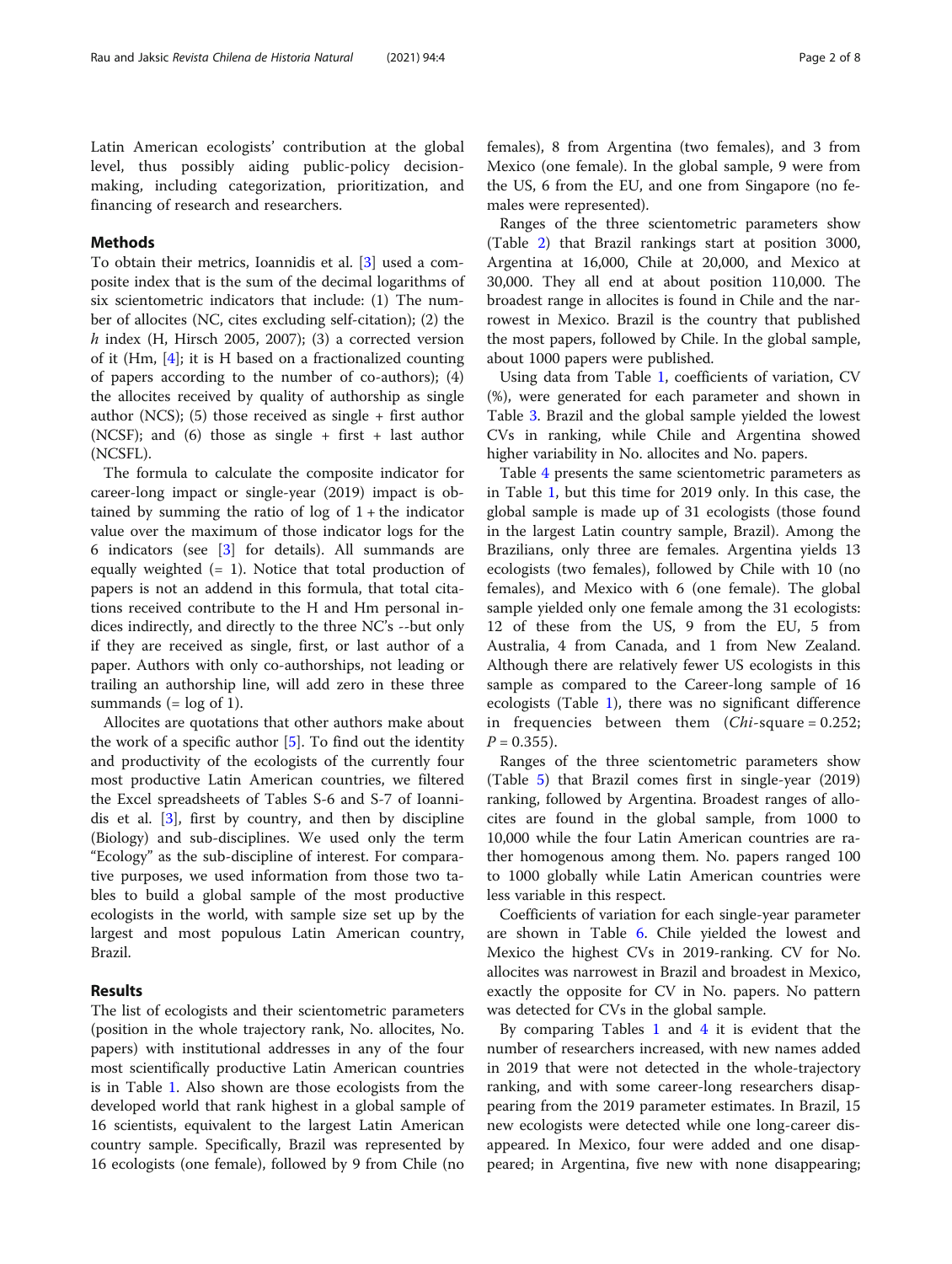<span id="page-2-0"></span>Table 1 Whole trajectory (Career-long) impact ranking of Latin American ecologists, No. allocites, and No. papers in the Scopus database, based on Table S-6, Career-long ranking, by Ioannidis et al. [\[3\]](#page-7-0). Here and elsewhere countries in decreasing order by total population size (Table [7\)](#page-7-0). For the global sample, countries are identified by their ISO 3166 Codes

| <b>Ecologists</b>          | Career-long rank | N° allocites | N° papers |
|----------------------------|------------------|--------------|-----------|
| <b>Brazil</b>              |                  |              |           |
| Fearnside, Philip Martin   | 3804             | 10,675       | 237       |
| Diniz-Filho, José A. F.    | 30,832           | 10,388       | 337       |
| Junk, Wolfgang J.          | 30,938           | 4736         | 126       |
| Metzger, Jean Paul         | 39,906           | 7208         | 136       |
| Galetti, Mauro             | 57,379           | 6426         | 176       |
| Vasconcelos, Heraldo L.    | 61,500           | 5586         | 138       |
| Fernandes, Geraldo W.      | 63,217           | 4994         | 359       |
| Magnusson, William E.      | 75,881           | 5026         | 225       |
| Martinelli, Luiz A.        | 77,082           | 12,480       | 225       |
| Pillar, Valerio D.         | 87,368           | 4447         | 150       |
| Bini, Luis Mauricio        | 87,806           | 7925         | 217       |
| Oliveira-Filho, Ary T.     | 91,374           | 3738         | 94        |
| Oliveira, Paulo S.         | 95,680           | 2482         | 99        |
| Begossi, Alpina            | 96,919           | 2079         | 87        |
| Escarano, Fabio R.         | 101,871          | 2215         | 101       |
| Tabarelli, Marcelo         | 110,477          | 4861         | 134       |
| Mexico                     |                  |              |           |
| Morrone, Juan J.           | 29,903           | 3756         | 178       |
| Ceballos, Gerardo          | 49,596           | 6803         | 124       |
| Williams-Linera, Guadalupe | 96,735           | 1901         | 65        |
| Argentina                  |                  |              |           |
| Diaz, Sandra               | 16,779           | 24,616       | 168       |
| Aizen, Marcelo A.          | 24,268           | 8957         | 131       |
| Paruelo, José              | 52,361           | 17,020       | 167       |
| Vázquez, Diego P.          | 56,310           | 5228         | 71        |
| Austin, Amy T.             | 72,262           | 4951         | 64        |
| Morales, Juan M.           | 92,256           | 3791         | 82        |
| Oesterheld, Martín         | 93,268           | 8529         | 79        |
| Kitzberger, Thomas         | 96,056           | 6905         | 102       |
| Chile                      |                  |              |           |
| Castilla, Juan Carlos      | 22,950           | 38,925       | 92        |
| Thiel, Martin              | 30,033           | 6697         | 232       |
| Bozinovic, Francisco       | 37,534           | 13,340       | 271       |
| Niemeyer, Hermann M.       | 45,942           | 4470         | 243       |
| Jaksic, Fabián M.          | 50,576           | 7306         | 137       |
| Marquet, Pablo A.          | 60,565           | 3642         | 162       |
| Santelices, Bernabé        | 71,212           | 14,151       | 96        |
| Gianoli, Ernesto           | 95,480           | 9161         | 146       |
| Navarrete, Sergio A.       | 100,707          | 1829         | 124       |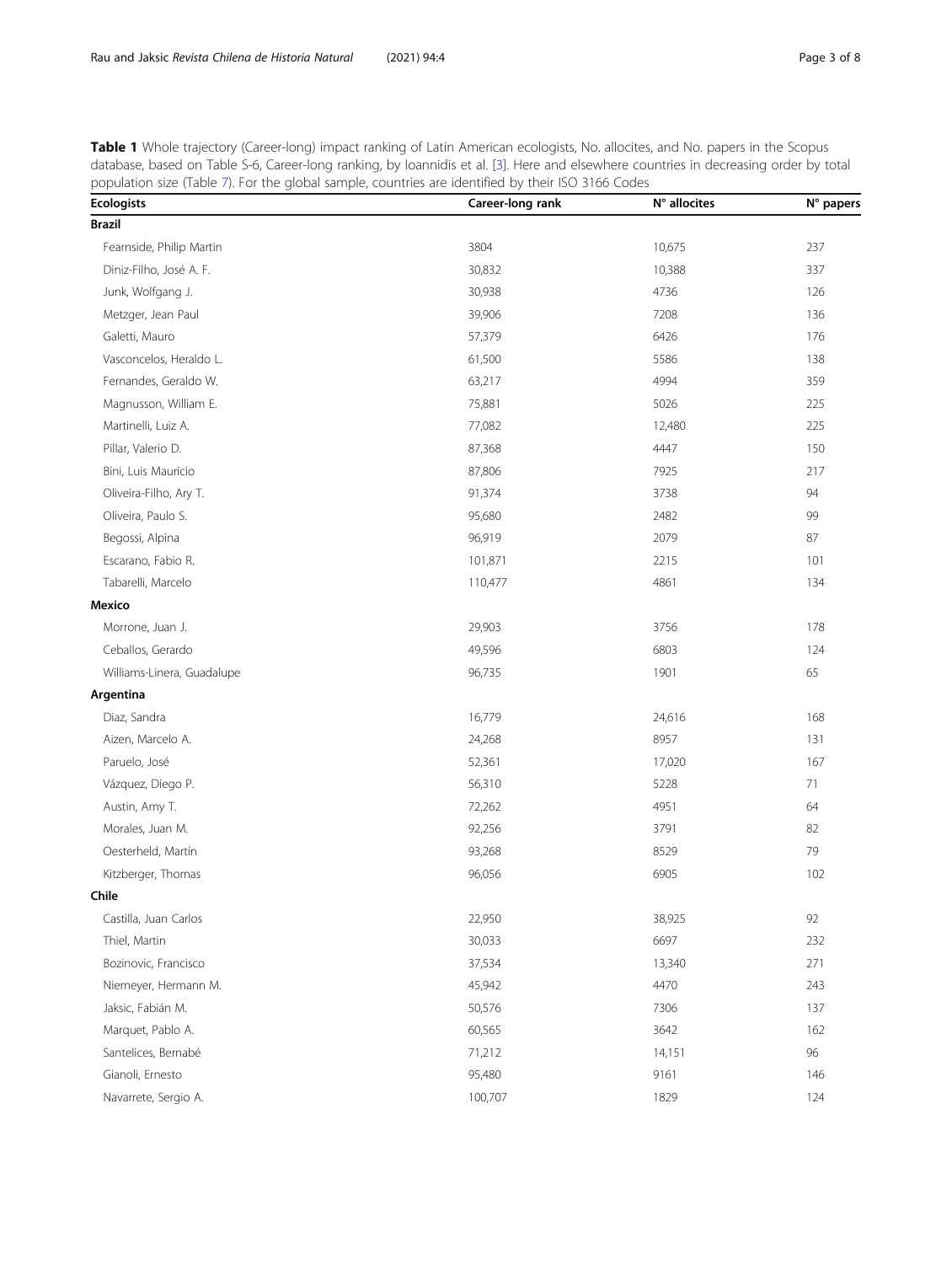<span id="page-3-0"></span>Table 1 Whole trajectory (Career-long) impact ranking of Latin American ecologists, No. allocites, and No. papers in the Scopus database, based on Table S-6, Career-long ranking, by Ioannidis et al. [\[3\]](#page-7-0). Here and elsewhere countries in decreasing order by total population size (Table [7\)](#page-7-0). For the global sample, countries are identified by their ISO 3166 Codes (Continued)

| <b>Ecologists</b>     |           | Career-long rank | N° allocites | N° papers |
|-----------------------|-----------|------------------|--------------|-----------|
| Global sample         | Country   |                  |              |           |
| Tilman, David         | US        | 63               | 81,754       | 274       |
| Møller, Anders Pape   | <b>FR</b> | 171              | 38,556       | 952       |
| Gaston, Kevin J.      | GB        | 251              | 47,195       | 638       |
| Vitousek, Peter M.    | US        | 265              | 54,644       | 290       |
| Reich, Peter B.       | AU        | 377              | 61,267       | 635       |
| Carpenter, Stephen R. | US        | 432              | 69,414       | 399       |
| Chapin, F. Stuart     | US        | 562              | 72,218       | 431       |
| Shine, Richard        | AU        | 573              | 29,081       | 952       |
| Ricklefs, Robert E.   | US        | 603              | 22,516       | 365       |
| Hanski, Ilkka         | FI        | 612              | 23,686       | 271       |
| Levin, Simon A.       | US        | 630              | 34,367       | 405       |
| Wardle, David A.      | SG        | 700              | 40,086       | 331       |
| Simberloff, Daniel    | US        | 705              | 30,301       | 285       |
| Brown, James H.       | <b>US</b> | 708              | 38,873       | 262       |
| Körner, Christian     | <b>CH</b> | 722              | 24,280       | 339       |
| Holt, Robert D.       | US        | 754              | 33,481       | 263       |

and in Chile, four new appeared and three long-careers disappeared. In the global sample, 18 were added and four disappeared.

Given the contrasting population sizes of the four Latin American countries being compared, some form of standardization is mandatory. We chose the number of ecologists (obtained from Tables [1](#page-2-0) and [4\)](#page-4-0) per million inhabitants. This calculation done, it is clear that the smallest countries (Argentina and Chile) have more per capita ecologists than the largest ones (Brazil and Mexico) (Table [7](#page-7-0)).

# **Discussion**

Extracting information on the estimate of the population sizes of these countries for the year 2020 ([http://www.](http://www.wikipedia.org) [wikipedia.org](http://www.wikipedia.org)), and the number of ecologists from Table

Table 2 Ranges of scientometric indicators, with regard to position in the Whole trajectory (Career-long) impact ranking, No. allocites, and No. papers in the Scopus database, for the most scientifically productive countries in Latin America (from Table-S6, Career-long ranking, by Ioannidis et al. [\[3](#page-7-0)])

| <b>Countries</b> | <b>Career-long Rank</b> | No. allocites     | No. papers |
|------------------|-------------------------|-------------------|------------|
| Brazil           | 3804 - 110,477          | $2079 - 12.480$   | 87-359     |
| Mexico           | $29.903 - 96.735$       | $1901 - 6803$     | $65 - 178$ |
| Argentina        | $16.779 - 96.056$       | $3791 - 24.616$   | 64-168     |
| Chile            | 22,950-100,707          | $1829 - 38,925$   | $92 - 271$ |
| Global sample    | 63-754                  | $22,516 - 81,754$ | 262-952    |

S-6 for the whole-trajectory impact index, and from Table S-7 for the annual 2019 rank of the paper by Ioannidis et al. [\[3](#page-7-0)], it can be corroborated in Table [7](#page-7-0) that the sequence of these countries is reversed if the data are expressed as the number of ecologists per million inhabitants. In such analysis, Chilean and Argentinian ecologists occupy the first and second per capita place followed by Brazilian and Mexican ecologists. Interestingly, Chile currently ranks second after Brazil in Latin America when it comes to publication in high-impact mainstream journals ([https://www.natureindex.com/](https://www.natureindex.com/annual-tables/2019/country/all) [annual-tables/2019/country/all\)](https://www.natureindex.com/annual-tables/2019/country/all).

On the other hand, while Brazilian ecologists may not publish in the highest-ranking journals, they do attract abundant citations (see  $[6]$  $[6]$ ). Noteworthy is the place occupied by Mexico in the whole-trajectory ranking, with

Table 3 Coefficients of variation, CV (%), with regard to position in the Whole trajectory (Career-long) impact ranking, their associated No. allocites, and No. papers in the Scopus database, for the most scientifically productive countries in Latin America (from Table-S6, Career-long ranking, by Ioannidis et al. [\[3\]](#page-7-0))

| Countries     | <b>CV Rank</b> | <b>CV No. allocites</b> | CV No. papers |
|---------------|----------------|-------------------------|---------------|
| Brazil        | 43.7           | 51.9                    | 46.8          |
| Mexico        | 58.5           | 59.6                    | 46.2          |
| Argentina     | 49.3           | 72.0                    | 39.1          |
| Chile         | 48.1           | 100.0                   | 39.4          |
| Global sample | 43.2           | 43.0                    | 52.0          |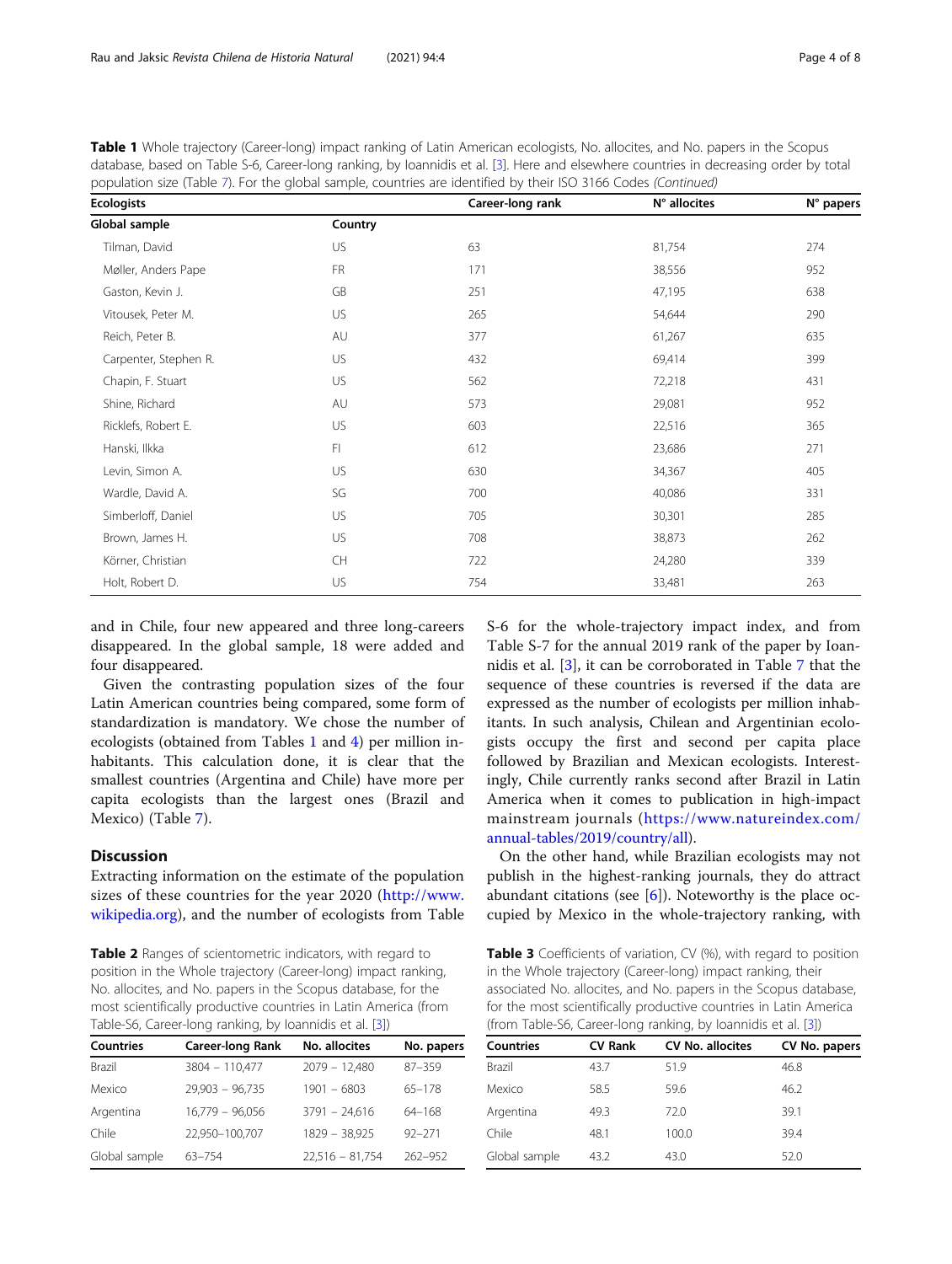<span id="page-4-0"></span>Table 4 Single-year (2019) impact ranking of Latin American ecologists, their No. allocites, and No. papers in the Scopus database (from Table S-7, 2019 Single-year ranking, by Ioannidis et al. [\[3\]](#page-7-0)). For the global sample, countries are identified by their ISO 3166 Codes

| <b>Ecologists</b>         | <b>2019 Rank</b> | N° allocites | N° papers |
|---------------------------|------------------|--------------|-----------|
| <b>Brazil</b>             |                  |              |           |
| Fearnside, Philip Martin  | 3171             | 1444         | 237       |
| Metzger, Jean Paul        | 17,850           | 1585         | 136       |
| Diniz-Filho, José A. F.   | 19,583           | 1576         | 337       |
| Galetti, Mauro            | 25,181           | 1962         | 176       |
| Junk, Wolfgang J.         | 26,289           | 619          | 126       |
| Phalan, Benjamin T.       | 30,627           | 850          | 69        |
| Fernandes, Geraldo W.     | 30,783           | 982          | 359       |
| Pardini, Renata           | 41,288           | 737          | 71        |
| Soares-Filho, Britaldo S. | 46,309           | 1361         | 98        |
| Aragão, Luiz E.O.C.       | 49,214           | 1566         | 164       |
| Pillar, Valerio D.        | 52,541           | 1120         | 150       |
| Bini, Luis Mauricio       | 54,287           | 1302         | 217       |
| Tabarelli, Marcelo        | 58,953           | 1016         | 134       |
| Martinelli, Luiz A.       | 61,856           | 1878         | 225       |
| Vasconcelos, Heraldo L.   | 64,916           | 812          | 138       |
| Oliveira-Filho, Ary T.    | 69,133           | 618          | 94        |
| Loyola, Rafael            | 69,630           | 851          | 129       |
| Escarano, Fabio R.        | 72,267           | 462          | 101       |
| Ladle, Richard J.         | 72,980           | 969          | 150       |
| Rangel, Thiago Fernando   | 77,389           | 788          | 106       |
| Magnusson, William E.     | 81,307           | 1004         | 225       |
| De Marco Jr., Paulo       | 82,760           | 607          | 146       |
| Jenkins, Clinton N.       | 86,536           | 1405         | 58        |
| Begossi, Alpina           | 87,957           | 351          | 87        |
| Lewinsohn, Thomas M.      | 90,482           | 497          | 73        |
| Morellato, Leonor P. C.   | 93,616           | 506          | 111       |
| Brancalion, Pedro H.S.    | 98,574           | 891          | 138       |
| Strassburg, Bernando      | 103,510          | 728          | 55        |
| Schøngart, Jochen         | 106,591          | 570          | 62        |
| Ribeiro, Milton C.        | 106,903          | 820          | 108       |
| Werneck, Fernanda P.      | 122,234          | 237          | 38        |
| <b>Mexico</b>             |                  |              |           |
| Morrone, Juan J.          | 10,511           | 612          | 178       |
| Ceballos, Gerardo         | 13,381           | 1741         | 124       |
| Balvanera, Patricia       | 45,671           | 1842         | 84        |
| Villaseñor, Jose L.       | 66,672           | 344          | 143       |
| Valiente-Banuet, Alfonso  | 83,635           | 558          | 102       |
| MacGregor-Fors, lan       | 104,564          | 433          | 78        |
| Argentina                 |                  |              |           |
| Diaz, Sandra              | 6877             | 5484         | 168       |
| Aizen, Marcelo A.         | 14,021           | 1565         | 131       |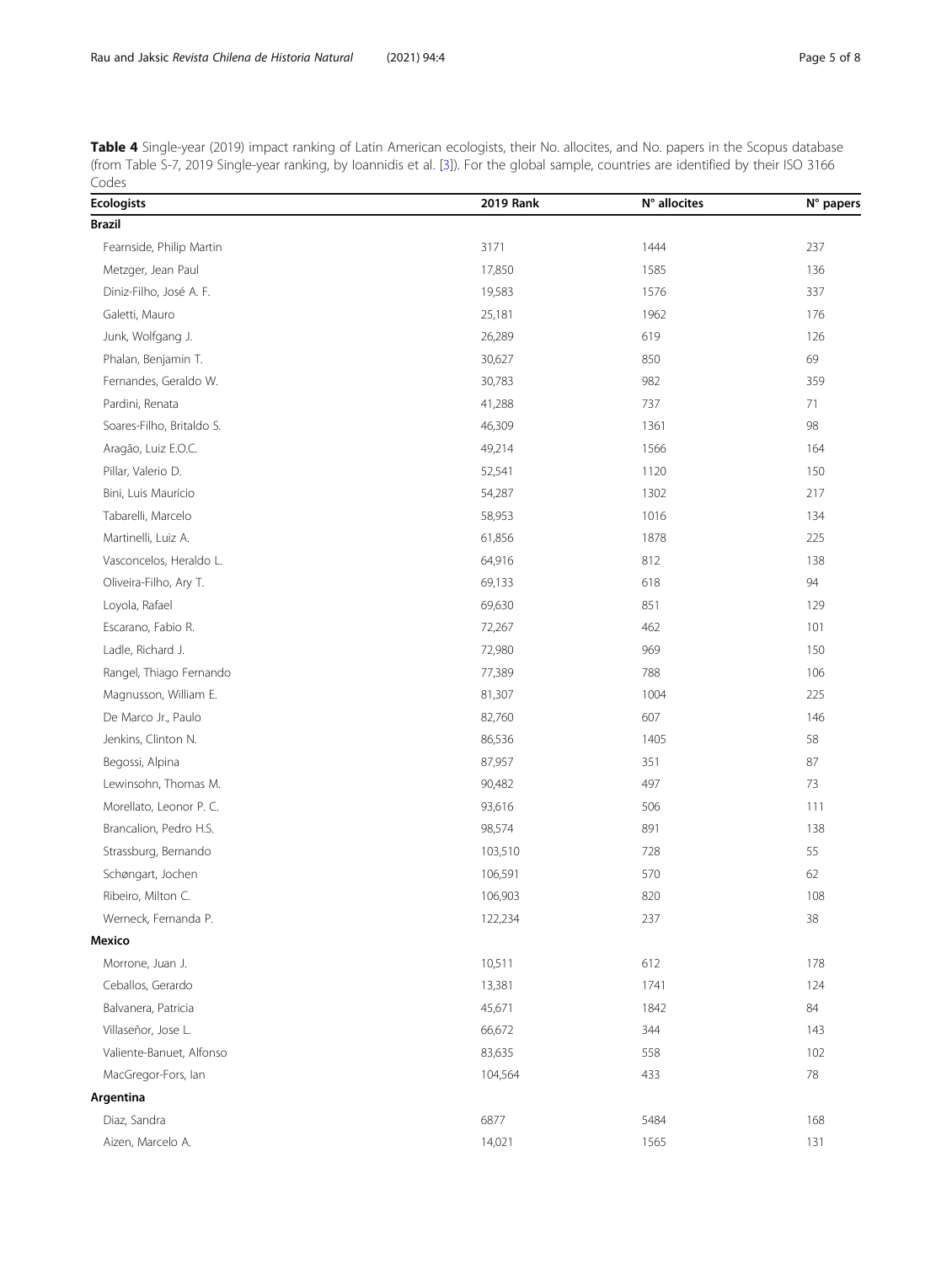Table 4 Single-year (2019) impact ranking of Latin American ecologists, their No. allocites, and No. papers in the Scopus database (from Table S-7, 2019 Single-year ranking, by Ioannidis et al. [\[3\]](#page-7-0)). For the global sample, countries are identified by their ISO 3166 Codes (Continued)

| <b>Ecologists</b>          |                                                      | <b>2019 Rank</b> | N° allocites | N° papers |
|----------------------------|------------------------------------------------------|------------------|--------------|-----------|
| Jobbágy, Esteban G.        |                                                      | 27,829           | 1740         | 143       |
| Paruelo, José              |                                                      | 30,087           | 2279         | 167       |
| Austin, Amy T.             |                                                      | 30,943           | 767          | 64        |
| Vázquez, Diego P.          |                                                      | 32,213           | 794          | 71        |
| Morales, Juan M.           |                                                      | 59,359           | 660          | 82        |
| Garibaldi, Lucas A.        |                                                      | 63,733           | 1128         | 85        |
| Di Bitetti, Mario S.       |                                                      | 65,338           | 396          | 70        |
| Kitzberger, Thomas         |                                                      | 69,215           | 1252         | 102       |
| Grau, H. Ricardo           |                                                      | 83,230           | 548          | 75        |
| Oesterheld, Martín         |                                                      | 91,394           | 1019         | 79        |
| Farji-Brener, Alejandro G. |                                                      | 118,514          | 241          | 111       |
| Chile                      |                                                      |                  |              |           |
| Thiel, Martin              |                                                      | 13,539           | 2052         | 232       |
| Castilla, Juan Carlos      |                                                      | 29,417           | 862          | 192       |
| Bozinovic, Francisco       |                                                      | 35,041           | 788          | 271       |
| Gianoli, Ernesto           |                                                      | 49,810           | 591          | 146       |
| Marquet, Pablo A.          |                                                      | 54,350           | 1343         | 162       |
| Fajardo, Alex              |                                                      | 83,281           | 532          | 61        |
| Gelcich, Stefan            |                                                      | 86,820           | 636          | 111       |
| Niemeyer, Hermann M.       |                                                      | 130,755          | 266          | 243       |
| Rezende, Enrico L.         |                                                      | 140,786          | 373          | 72        |
| Lara, Antonio              |                                                      | 218,962          | 553          | 94        |
| Global sample              | Country                                              |                  |              |           |
| Tilman, David              | US                                                   | 42               | 11,128       | 274       |
| Reich, Peter B.            | AU                                                   | 147              | 10,768       | 635       |
| Folke, Carl                | $\mathsf{SE}\xspace$                                 | 162              | 10,021       | 251       |
| Gaston, Kevin J.           | GB                                                   | 180              | 6879         | 638       |
| Carpenter, Stephen R.      | US                                                   | 230              | 10,295       | 399       |
| Vitousek, Peter M.         | US                                                   | 268              | 6133         | 290       |
| Anderson, Marti J.         | ΝZ                                                   | 350              | 3985         | 107       |
| Legendre, Pierre           | CA                                                   | 358              | 5719         | 311       |
| Peñuelas, Josep            | ES                                                   | 365              | 7869         | 691       |
| Wardle, David A.           | SG                                                   | 370              | 6431         | 331       |
| Körner, Christian          | $\mathsf{CH}% _{\mathbb{C}}\left( \mathbb{C}\right)$ | 426              | 3052         | 339       |
| Farhrig, Lenore            | CA                                                   | 447              | 3181         | 197       |
| Costanza, Robert           | AU                                                   | 473              | 5868         | 291       |
| Asner, Gregory P.          | US                                                   | 483              | 6572         | 513       |
| Laurance, William          | AU                                                   | 541              | 4968         | 385       |
| Thuiller, Wilfried         | FR                                                   | 551              | 6297         | 288       |
| Berkes, Fikret             | CA                                                   | 627              | 2619         | 205       |
| Wu, Jianguo                | US                                                   | 659              | 3695         | 262       |
| Loreau, Michel             | ${\sf FR}$                                           | 672              | 4749         | 269       |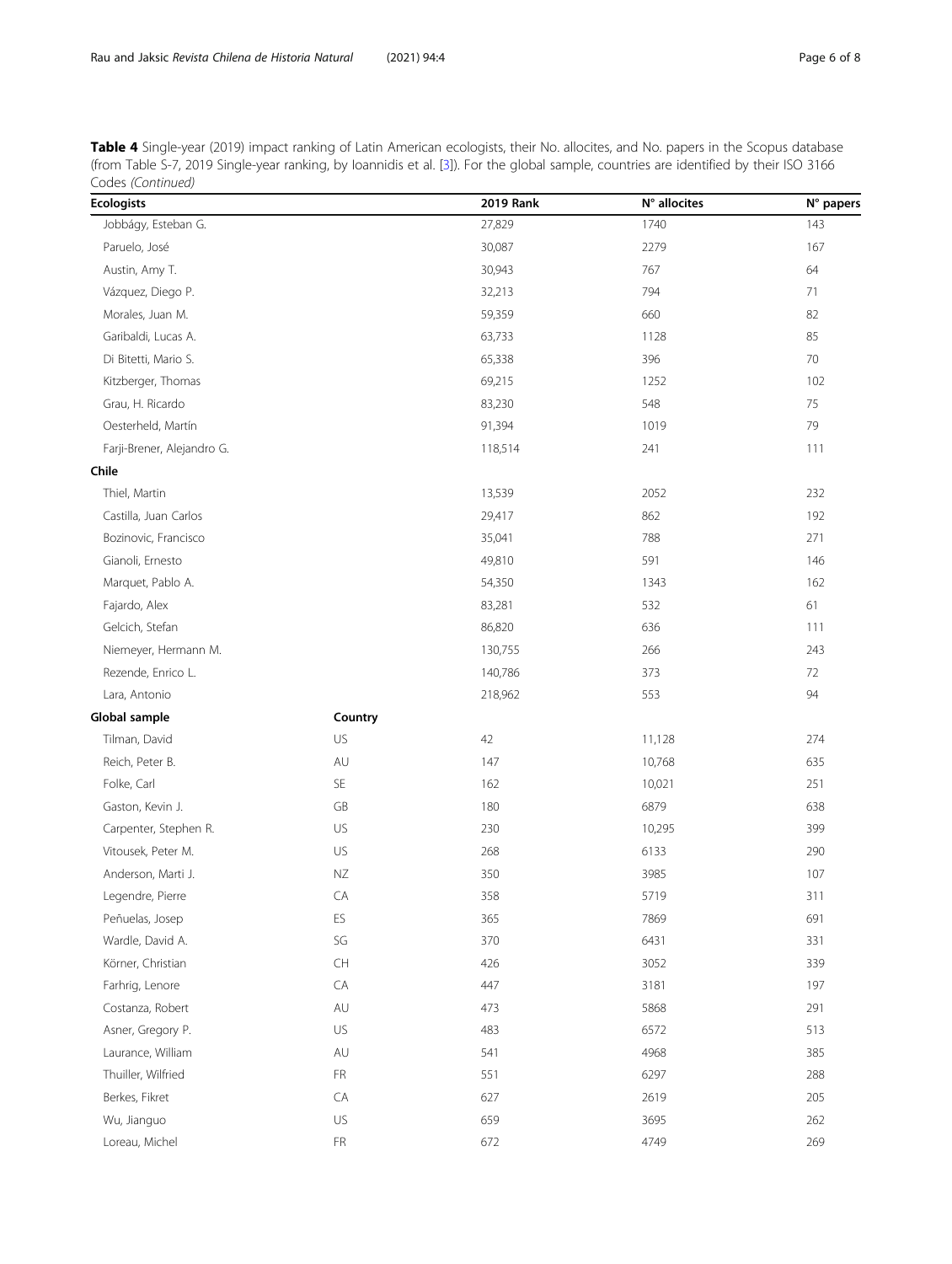<span id="page-6-0"></span>Table 4 Single-year (2019) impact ranking of Latin American ecologists, their No. allocites, and No. papers in the Scopus database (from Table S-7, 2019 Single-year ranking, by Ioannidis et al. [\[3\]](#page-7-0)). For the global sample, countries are identified by their ISO 3166 Codes (Continued)

| <b>Ecologists</b>  |           | <b>2019 Rank</b> | N° allocites | N° papers |
|--------------------|-----------|------------------|--------------|-----------|
| Scheffer, Marten   | <b>NL</b> | 710              | 6842         | 278       |
| Brown, James H.    | US        | 730              | 4011         | 262       |
| Holt, Robert D.    | US        | 744              | 4347         | 263       |
| Chapin, F. Stuart  | US        | 750              | 8941         | 431       |
| Levin, Simon A.    | US        | 762              | 4460         | 405       |
| Simberloff, Daniel | US        | 764              | 3138         | 285       |
| Westoby, Mark      | AU        | 865              | 4984         | 250       |
| Hughes, Terry P.   | AU        | 945              | 4977         | 129       |
| Jackson, Robert B. | US        | 965              | 8125         | 314       |
| Goulson, Dave      | GB        | 974              | 3757         | 282       |
| Kremen, Claire     | CA        | 1054             | 4496         | 156       |
| Poff, N. Le Roy    | US        | 1065             | 3548         | 142       |

only three ecologists listed (Table [1](#page-2-0)). We speculate that the most recognized Mexican ecologists are currently affiliated to US institutions (e.g., Rodolfo Dirzo, José Sarukhán, Jorge Soberón). Contrary to expectations of a decline in the impact of global sample ecologists, in favor of fast-growing economies such as China, no support for that prediction was found by Smith et al. [\[6](#page-7-0)], based on 17 years of data for eight sub-disciplines, including Ecology.

Recently, Rau et al. [[7\]](#page-7-0) showed that ecologists from the four Latin American countries considered here currently publish (Web of Science database) a larger number of citable scientific documents but are nevertheless less cited than in the past. They hypothesized that this may be due to an asymmetry in the pattern of crosscitations: Latin Americans cite global ecologists more than expected but they receive fewer cites than expected. That is, there is no reciprocity in citations. To counteract this phenomenon in good faith would require that Latin Americans conduct research with local environmental and social relevance, but also with new methodologies and approaches; and with theoretical concepts

Table 5 Ranges of scientometric indicators, regarding position in the 2019 Single-year impact ranking, No. allocites, and No. papers in the Scopus database, for the most scientifically productive countries in Latin America (from Table-S7, 2019 Single-year ranking, by Ioannidis et al. [\[3](#page-7-0)])

| <b>Countries</b> | <b>2019 Rank</b> | No. allocites   | No. papers |
|------------------|------------------|-----------------|------------|
| <b>Brazil</b>    | 3171-122.234     | 237-1962        | 38-359     |
| Mexico           | 10.511 -104.564  | 344-1842        | 78-178     |
| Argentina        | 6877-118,514     | 241-5484        | 64-168     |
| Chile            | 13,539 -218,962  | 266-2052        | $61 - 271$ |
| Global sample    | $42 - 1065$      | $3052 - 11,128$ | 107-691    |

and principles of global interest, coupled with an increase in international collaboration (Anderson et al. [\[8](#page-7-0)], Rau et al. [\[9](#page-7-0)]). Of course, this strategy involves having sufficient institutional economic support and resources for the payment of publishing costs, which are higher in magazines of greater international impact (Rau & Fuentes [\[10\]](#page-7-0), Fontúrbel & Vizentin-Bugoni [\[11](#page-7-0)]).

Another remarkable pattern is the low participation of female ecologists, both globally and at the Latin American level. This corresponds to the so called "Matilda effect" in science  $[12]$ . Gender bias in the refereeing process of Ecology and Evolution papers has been addressed but not found (e.g., [[13](#page-7-0)]). Indeed, according to [[14](#page-7-0)], citation rates of ecological papers are more affected by the study outcome with respect to the hypotheses tested, by article length, and by their country and university of affiliation, than by gender.

Understandably, Latin American productive ecologists not listed among the ca. 120,000 researchers ranked by Ioannidis et al. [\[3](#page-7-0)] may complain about the specifics of the impact ranking procedure. First, because total production of papers is not considered (only its first or

Table 6 Coefficients of variation, CV (%), regarding position in the Single-year impact ranking-2019, No. allocites, and No. papers in the Scopus database for the most scientifically productive countries in Latin America (from Table-S7, 2019 Single-year ranking, by Ioannidis et al. [\[3](#page-7-0)])

| <b>Countries</b> | <b>CV 2019 Rank</b> | <b>CV No. allocites</b> | CV No. papers |
|------------------|---------------------|-------------------------|---------------|
| Brazil           | 47.0                | 46.0                    | 54.8          |
| Mexico           | 70.2                | 73.9                    | 32.3          |
| Argentina        | 61.7                | 99.0                    | 35.8          |
| Chile            | 34.3                | 66.4                    | 47.0          |
| Global sample    | 50.0                | 41.0                    | 44.6          |